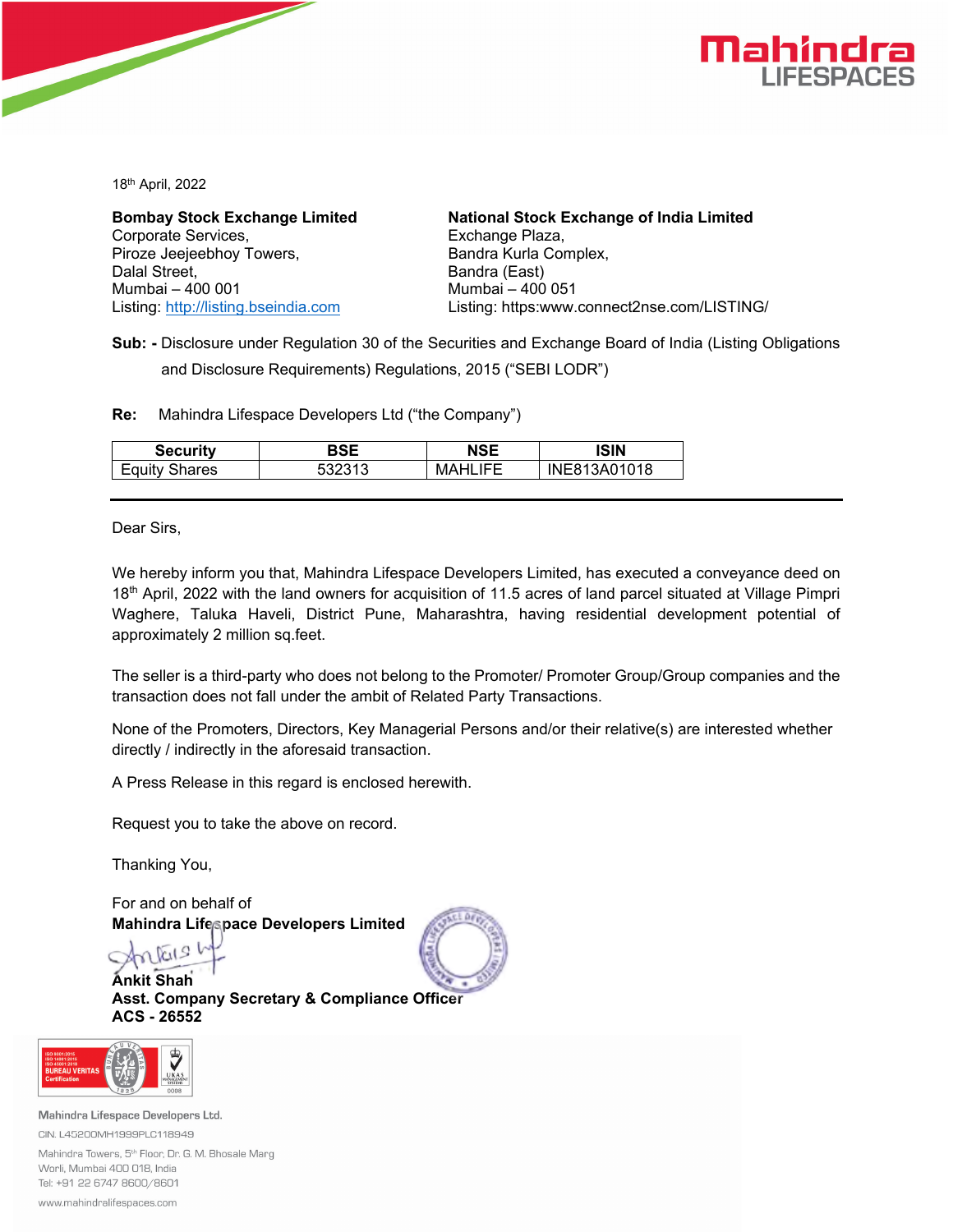

## **Press Release For immediate dissemination**

## **Mahindra Lifespaces® acquires 11.5 acres land parcel in Pimpri, Pune**

**Pune, 18 April 2022** – Mahindra Lifespace Developers Ltd. today announced that it has purchased 11.5 acres of land in the rapidly developing micro market of Pimpri, Pune. The land is estimated to have a developable potential of approximately 2 million square feet of saleable area and a Gross Development Value of around Rs 1,700 crore.

**Arvind Subramanian, Managing Director & CEO, Mahindra Lifespace Developers Ltd.**, said, "Pimpri is one of the thriving hubs of Pune with a growing demand for high-quality residential and commercial spaces. This latest land acquisition will be our fifth project in the micro-market. It comes on the heels of the acquisition of 3.26 acres that we concluded in March 2022 and signals our intent to deepen our presence in the locality."

The site is strategically located and offers well-developed social infrastructure with educational institutes, healthcare facilities, and retail avenues in proximity. This project is close to the existing residential projects of Mahindra Lifespaces – Mahindra Royale, Mahindra Antheia and Mahindra Centralis – all of which are fully sold.

Located on the Old Mumbai-Pune highway, the project site is close to established transport infrastructure for superior rail and road connectivity i.e., National Highways (Old Mumbai-Pune Highway and NH 60 - Pune-Dhule-Nasik), Railway Station (Kasarwadi and Pimpri), Bus Stop (Pimpri Chowk) and Metro Station (Sant Tukaram Nagar). Mahindra Lifespaces expects to launch the first phase of the project within the next twelve months.

## **About Mahindra Lifespace Developers Ltd.**

Established in 1994, Mahindra Lifespace Developers Ltd. ('Mahindra Lifespaces') brings the Mahindra Group's philosophy of 'Rise' to India's real estate and infrastructure industry through thriving residential communities and enabling business ecosystems. The Company's development footprint spans 28.2 million sq. ft. (2.6 million sq. m.) of completed, ongoing and forthcoming residential projects across seven Indian cities; and over 5000 acres of ongoing and forthcoming projects under development/management at its integrated developments / industrial clusters across four locations.

Mahindra Lifespaces' development portfolio comprises premium residential projects; value homes under the 'Mahindra Happinest®' brand; and integrated cities and industrial clusters under the 'Mahindra World City' and 'Origins by Mahindra' brands respectively. The Company leverages innovation, thoughtful design, and a deep commitment to sustainability to craft quality life and business growth.

The first real estate company in India to have committed to the global Science Based Targets initiative (SBTi), all Mahindra Lifespaces' projects are certified environment friendly. With a 100% Green portfolio since 2013, the Company is working towards carbon neutrality by 2040 and actively supports research on green buildings tailored to climatic conditions in India. Mahindra Lifespaces® is the recipient of over 80 awards for its projects and ESG initiatives.

Learn more about Mahindra Lifespaces® at [www.mahindralifespaces.com](https://secure-web.cisco.com/1JbF72IM6o5BQbSsn2UvN2-CDwf-9rOq5YefrbcLqpGmHNdA_DjJhacJZEp8xpAneqlon262GLsASig5cbyYwXDEJOAiP7K0CV04IDUmVkzf6V798ZHfKMy6WRQdi9A2-5cNlIHCAaEOCo_b4q9joP_iKcaoKgnMnqL7sOO2-7C4NmZosc-JXUd6N5Vfse_ipWwnucAReC1rVytPbH9wDZx1av4ZL8qKavqkdypBaw0eK4Kq-8AVvmEY8bYkMhDUrvTpKLdWqJyB1pLJnM8Rnp5SY2yXwmlPuATEhIYVVeReO5rzGSkgoTnUr8tso34Xe252uhjicwDX1LXEGBGpUnA/https%3A%2F%2Find01.safelinks.protection.outlook.com%2F%3Furl%3Dhttp%253A%252F%252Fwww.mahindralifespaces.com%252F%26data%3D04%257C01%257Cgautam.sharma%254099acres.com%257C98be666a085f4b466ca808d971d59495%257C0ee9b5f952b343518198c4804cd66b68%257C0%257C0%257C637665985654970399%257CUnknown%257CTWFpbGZsb3d8eyJWIjoiMC4wLjAwMDAiLCJQIjoiV2luMzIiLCJBTiI6Ik1haWwiLCJXVCI6Mn0%253D%257C2000%26sdata%3D7UUWXGB95Cekpjg7Z17YMl2DtrabN%252B%252F%252Fd8Nn7978POI%253D%26reserved%3D0) **About Mahindra**

Founded in 1945, the Mahindra Group is one of the largest and most admired multinational federation of companies with 260,000 employees in over 100 countries. It enjoys a leadership position in farm equipment, utility vehicles, information technology and financial services in India and is the world's largest tractor company by volume. It has a strong presence in renewable energy, agriculture, logistics, hospitality and real estate.